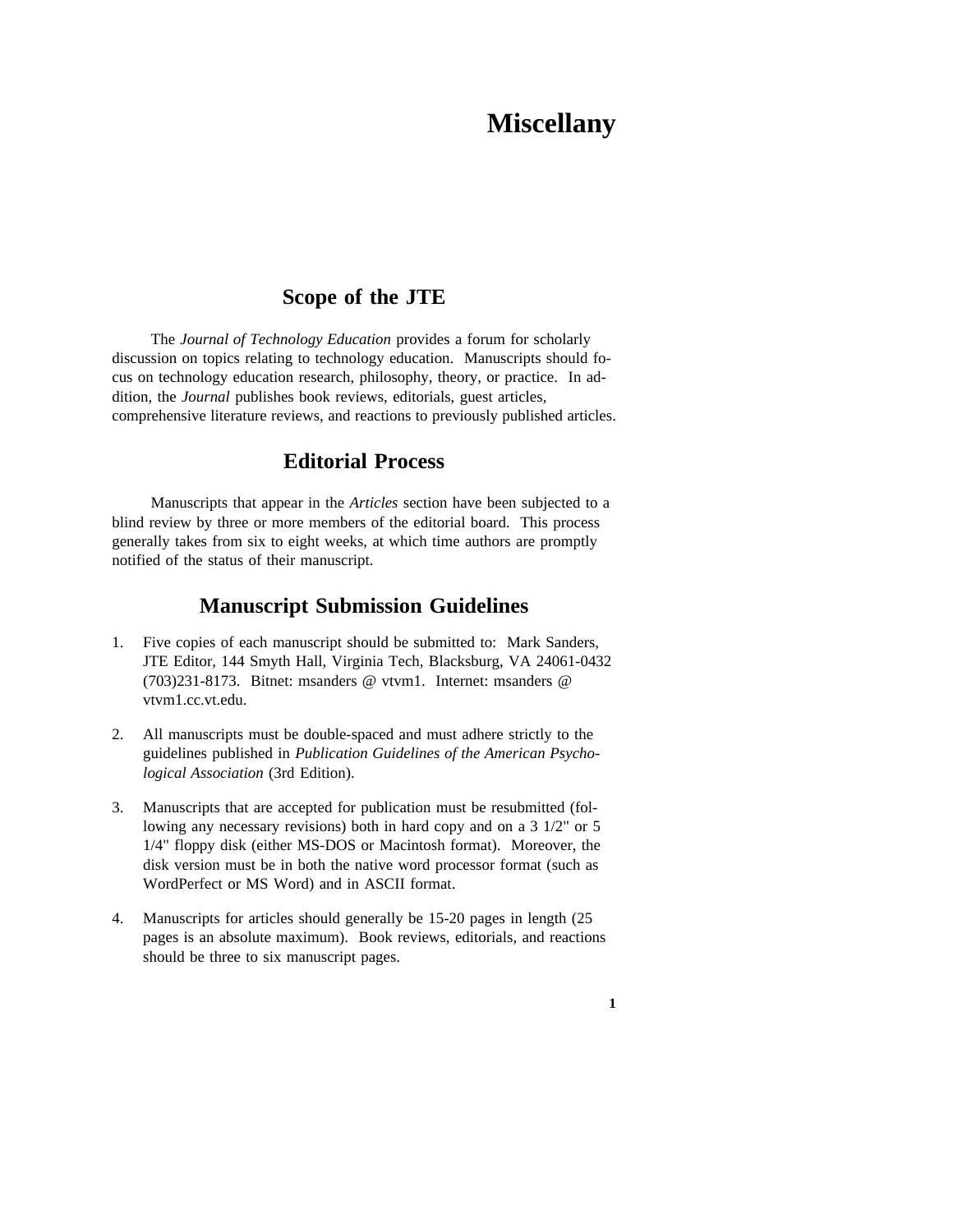- 5. Tables should be used only when data cannot be incorporated into the body of the text.
- 6. All figures and artwork must be submitted in camera-ready form.

### **Subscription Information**

The *Journal of Technology Education* will be published twice annually (Fall and Spring issues). New subscribers should copy and mail the form below:

\_\_\_\_\_\_\_\_\_\_\_\_\_\_\_\_\_\_\_\_\_\_\_\_\_\_\_\_\_\_\_\_\_\_\_\_\_\_\_\_\_\_\_\_\_\_\_\_\_\_\_\_\_\_\_\_\_\_\_\_\_\_\_\_

Name  $\blacksquare$ 

Mailing Address

Make checks payable to: *Journal of Technology Education*. Regular (USA): \$8 Regular (Canada/Overseas): \$12 Library (USA): \$15 Library (Canada/Overseas): \$18

Return check and this form to: Mark Sanders, JTE Editor 144 Smyth Hall Virginia Tech Blacksburg, VA 24061-0432

### **JTE Co-sponsors**

The International Technology Education Association (ITEA) is a nonprofit educational association concerned with advancing technological literacy. The Association functions at many levels — from international to local — in responding to member concerns. The Council on Technology Teacher Education (CTTE), affiliated with the ITEA, is concerned primarily with technology teacher education issues and activities. For more information on either association, contact: ITEA, 1914 Association Drive, Reston, VA 22091 (703)860-2100.